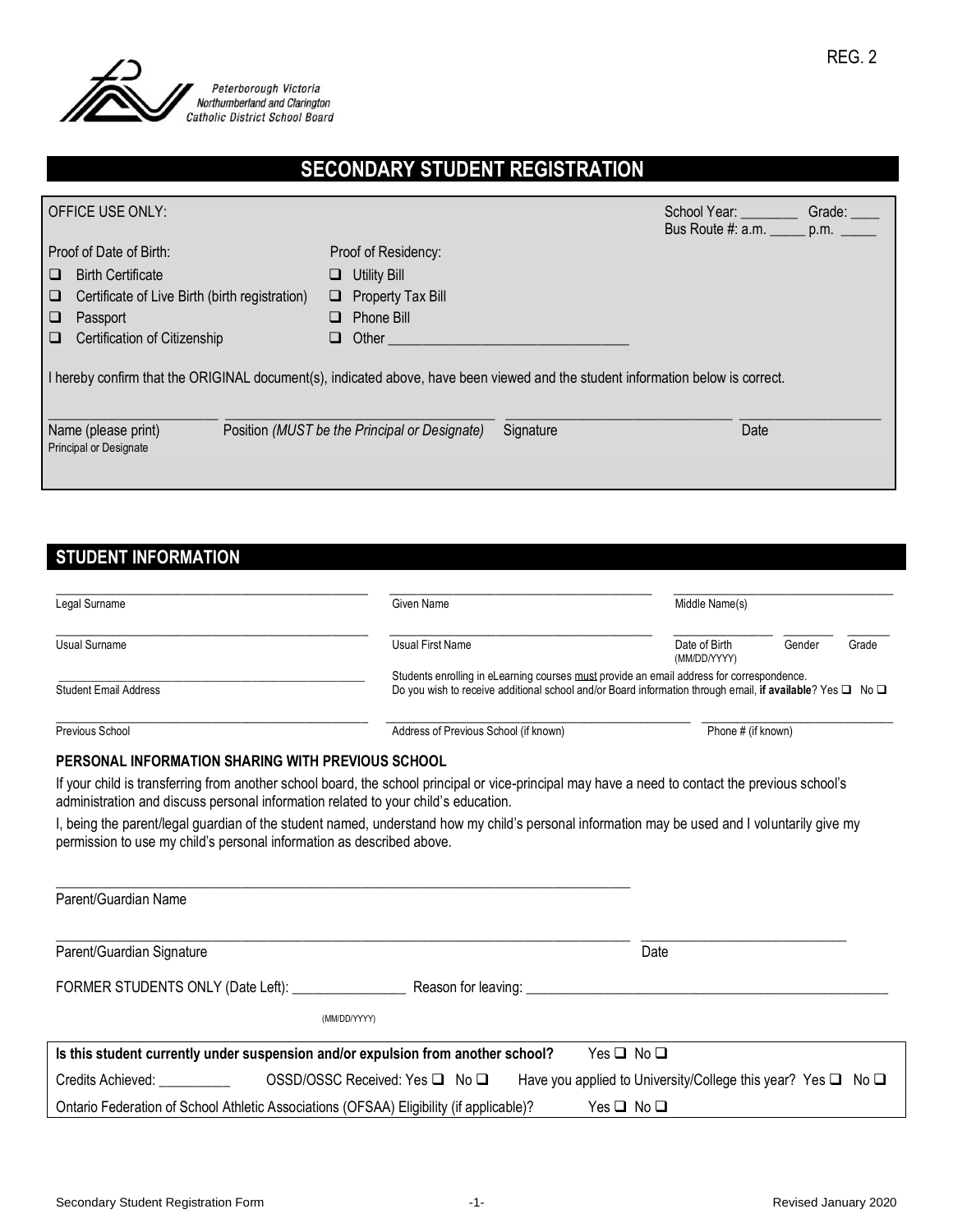| Siblings (attending this school) |       |      |       |  |  |  |
|----------------------------------|-------|------|-------|--|--|--|
| Name                             | Grade | Name | Grade |  |  |  |
| Name                             | Grade | Name | Grade |  |  |  |
| Language(s) Spoken               |       |      |       |  |  |  |

| Languag <del>c</del> (ə) opor |  |
|-------------------------------|--|
| Eirot Longuago:               |  |

First Language: \_\_\_\_\_\_\_\_\_\_\_\_\_\_\_\_\_\_\_\_\_\_\_\_\_\_\_\_\_\_\_\_\_\_\_\_\_ Language(s) spoken at Home \_\_\_\_\_\_\_\_\_\_\_\_\_\_\_\_\_\_\_\_\_\_\_\_\_\_\_\_\_\_\_\_\_\_\_\_\_\_\_\_\_\_\_

| <b>FAMILY &amp; CUSTODY INFORMATION</b>                                                                                                                                                                                                                                                                                                                                                                                               |                             |
|---------------------------------------------------------------------------------------------------------------------------------------------------------------------------------------------------------------------------------------------------------------------------------------------------------------------------------------------------------------------------------------------------------------------------------------|-----------------------------|
| Choose one of the following clauses that pertain to your custody status and circle the appropriate corresponding letter A-G.<br>Please note: It is not mandatory to provide a copy of your legal custody order/separation agreement/divorce documentation.<br>However, legally both parents have a right to access and to information concerning their son/daughter unless there is a legal<br>document on file indicating otherwise. | Legal documents<br>provided |
| A. Registering Parents Reside Together: We are the birth or adoptive mother/father of the child and the child resides with us.                                                                                                                                                                                                                                                                                                        | N/A                         |
| B. Registering Parent Does Not Reside with Other parent and child lives with Registering Parent on the Consent of<br>the Other Parent: I am the birth or adoptive mother/father of the child and the child resides with me with the express or<br>implied consent of the child's birth or adoptive mother/father.                                                                                                                     | N/A                         |
| C. Registering Parent Has Custody Pursuant to a Separation Agreement: I am the birth or adoptive mother/father of the<br>child and I have custody of the child pursuant to a separation agreement.                                                                                                                                                                                                                                    | $Yes \Box No \Box$          |
| D. Registering Parent Has Custody Pursuant to a Court Order: I am the birth or adoptive mother/father of the child and<br>I have custody of the child pursuant to a Court Order.                                                                                                                                                                                                                                                      | $Yes \Box No \Box$          |
| E. Registering Person is not the Parent and Has Custody Pursuant to Court Order: I am not the birth or adoptive<br>mother/father of the child and have legal custody of the child pursuant to a Court Order.                                                                                                                                                                                                                          | $Yes \Box No \Box$          |
| F. Registering Person is a Relative/Friend/Agent with whom the child resides: I am a relative/friend/agent of the<br>custodial parent and I have provided a signed, witnessed and dated consent from the custodial parent indicating<br>their custodial status of the child and that I have the authority to register the child.                                                                                                      | $Yes \Box No \Box$          |
| G. Children's Aid Society - Group Home Name (if applicable): _________<br>I am the foster mother/foster father of the child.                                                                                                                                                                                                                                                                                                          | $Yes \Box No \Box$          |
| <b>Lives with:</b> Both parents $\Box$ Mother $\Box$ Father $\Box$ Mother/Stepfather <sub>1</sub> $\Box$ Stepmother/Father <sub>1</sub> $\Box$<br>Other $\uparrow$ (specify)                                                                                                                                                                                                                                                          |                             |
| + List any special custody concerns (i.e. visitation rights):                                                                                                                                                                                                                                                                                                                                                                         |                             |

#### **ADDRESS INFORMATION**

Canada's anti-spam legislation ("**CASL**") prevents Peterborough Victoria Northumberland and Clarington Catholic District School Board from sending any electronic message which is commercial in nature without your consent. Examples of commercial messages includes invitations to purchase school photographs, spirit wear, yearbooks, pizza days, special events and field trips. These may be direct messages or could be included in school newsletters. If you consent to receiving commercial electronic messages for these purposes from Peterborough Victoria Northumberland and Clarington Catholic District School Board, including its schools and school councils, please provide your email address in the contact information below.

| Home Address:                              |            |                   |                    |           |             |
|--------------------------------------------|------------|-------------------|--------------------|-----------|-------------|
|                                            | House/911# | Apt.#             | <b>Street Name</b> | City/Town | Postal Code |
|                                            |            |                   |                    |           |             |
|                                            | Lot        | Concession        | Township           | Phone #   |             |
| Mailing Address: (if different from above) |            |                   |                    |           |             |
|                                            |            |                   |                    |           |             |
|                                            | House/911# | Box/Apt#<br>bling | <b>Street Name</b> | City/Town | Postal Code |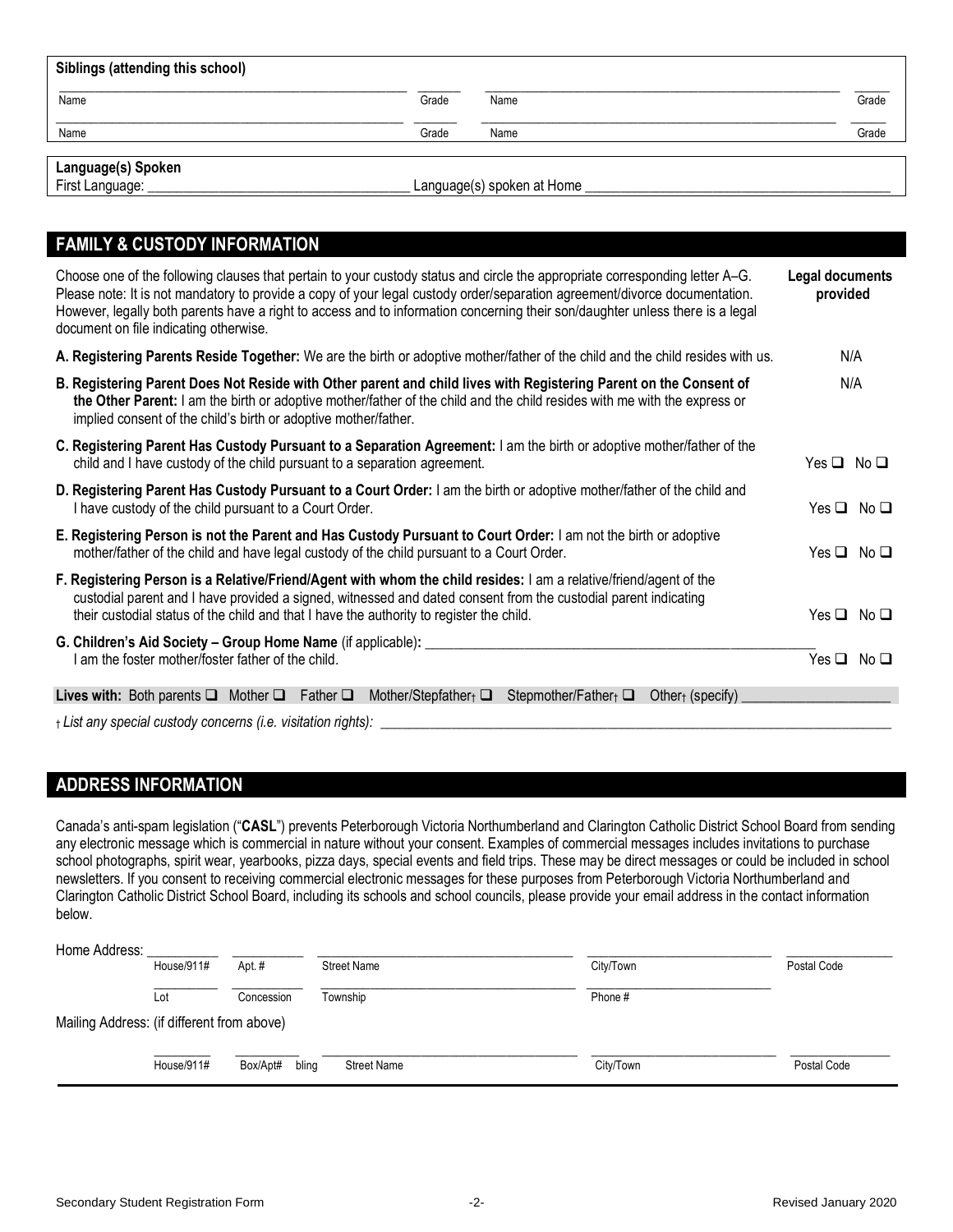| Mother/Father/Guardian - Surname | Given Name   | Address (if different from student) | Phone |
|----------------------------------|--------------|-------------------------------------|-------|
| Work Phone # & Ext.              | Cell Phone # | Email Address                       |       |
| Mother/Father/Guardian - Surname | Given Name   | Address (if different from student) | Phone |
| Work Phone # & Ext.              | Cell Phone # | <b>Email Address</b>                |       |

### **EMERGENCY & MEDICAL INFORMATION**

Emergency Response Plan: If your child has any medically diagnosed and potentially life threatening circumstances such as seizures, diabetes, asthma and anaphylactic reactions, please notify the principal immediately. An individualized *"Emergency Response Procedure for Medical* Conditions" plan will be developed in consultation with the Principal, Parent(s)/Guardian(s) and Physician(s) to address your child's individual needs.

Contact in case of emergency: Please list in order of priority who to call if Parent/Guardian cannot be reached.

| Name                                                                                                                                 | Relationship     | Phone # | Cell Phone # |
|--------------------------------------------------------------------------------------------------------------------------------------|------------------|---------|--------------|
| Name                                                                                                                                 | Relationship     | Phone#  | Cell Phone # |
| Doctor's Name                                                                                                                        | Doctor's Phone # |         |              |
| <b>HEALTH ALERT</b>                                                                                                                  |                  |         |              |
| Allergies: Yes $\Box$ No $\Box$ EpiPen: Yes $\Box$ No $\Box$ If Yes, give details:                                                   |                  |         |              |
| Medication: (are routine medications needed?) Yes $\Box$ No $\Box$ If Yes, give details:                                             |                  |         |              |
| Health concerns: Yes □ No □ If Yes, give details: ______________________________                                                     |                  |         |              |
| <b>MEDICAL EMERGENCY</b>                                                                                                             |                  |         |              |
| In the case of a medical emergency, when parent(s)/guardian(s) or designates cannot be contacted, student will be taken to hospital. |                  |         |              |

Other Instructions:

#### **RESIDENCY INFORMATION**

| 1. Was your child born in Canada?                                                        | Yes $\Box$<br>No <b>❑</b>        |                                                                                                                               |
|------------------------------------------------------------------------------------------|----------------------------------|-------------------------------------------------------------------------------------------------------------------------------|
| If Yes, Province of Birth?                                                               |                                  |                                                                                                                               |
|                                                                                          |                                  | Date first entered Canada                                                                                                     |
| 2. Is your child a Canadian Citizen?                                                     | Yes $\Box$<br>No <sub>1</sub>    |                                                                                                                               |
| 3. Is your child a Permanent Resident?                                                   | Yes $\square$<br>No <sub>1</sub> |                                                                                                                               |
| 4. Is your child a Refugee Claimant?                                                     | Yes <b>□</b><br>No <b>□</b>      |                                                                                                                               |
|                                                                                          |                                  | 5. Is your child a Fee Paying Visa student with a Student Authorization (VISA) from Immigration Canada?<br>$Yes \Box No \Box$ |
| 6. Is your child a First Nation student living on a Reserve? Yes $\Box$ No $\Box$        |                                  | If Yes, please check the applicable box. Alderville $\Box$<br>Curve Lake $\square$<br>Hiawatha $\square$                      |
| 7. Is your child a Non-First Nation (Non-Native) student living on a Reserve? Yes □ No □ |                                  |                                                                                                                               |

### **FIRST NATION, MÉTIS AND INUIT VOLUNTARY SELF-IDENTIFICATION**

All parents/guardians of First Nation, Métis and Inuit students, and students who are 18 years or older, have the right to voluntarily self-identify in accordance with Administrative Procedure 321 – First Nation, Métis and Inuit Voluntary Self-Identification. This information helps us to be more responsive to the achievement and well-being of all students. More information on Voluntary Self-Identification can be found on the Board's website at **www.pvnccdsb.on.ca**

To self-identify please check the appropriate box:

First Nation □ **Inuit □** Inuit □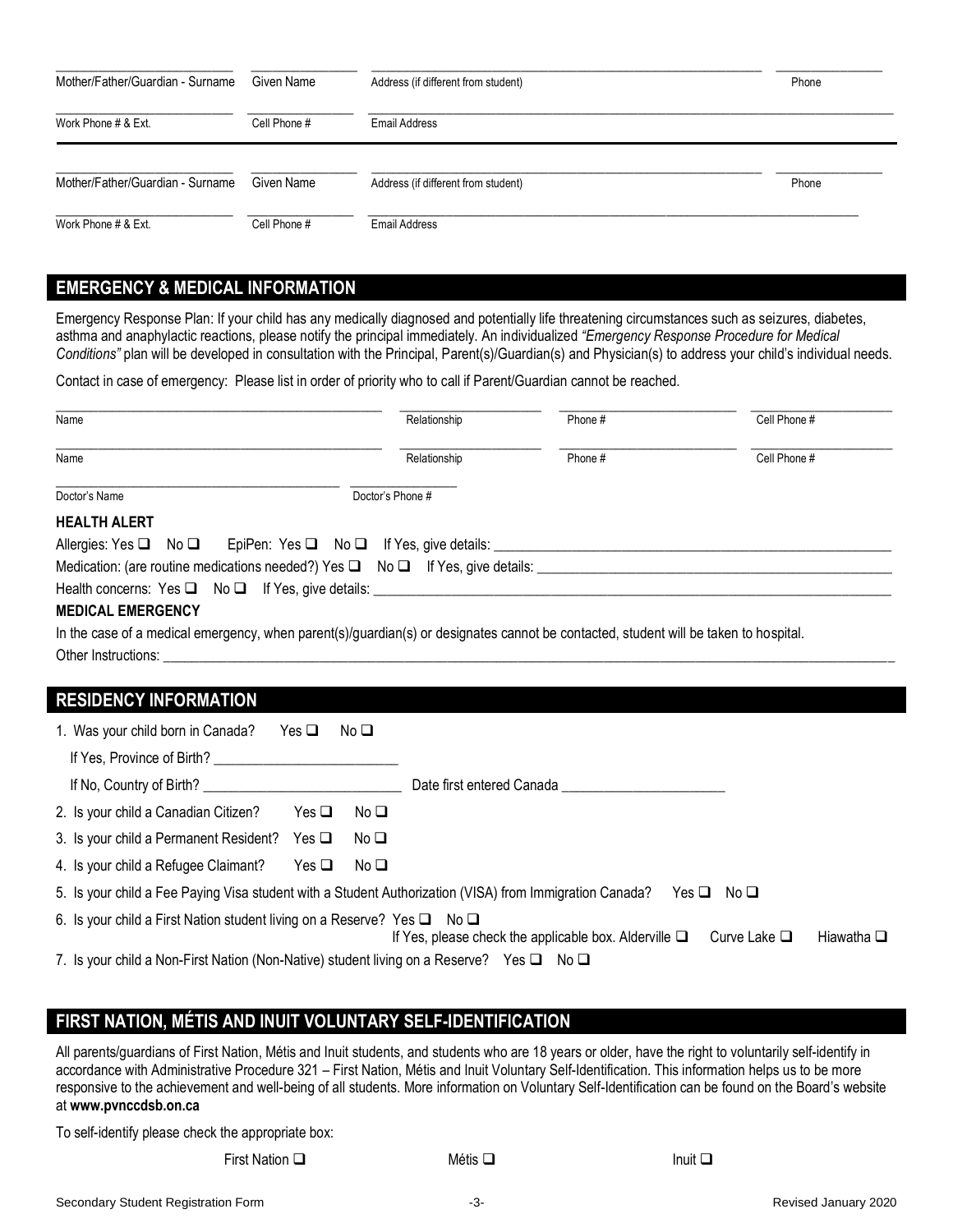### **SPECIAL EDUCATION INFORMATION (if applicable)**

|  | Does your child have an Individual Education Plan (I.E.P.)? Yes $\square$ No $\square$ |  |  |
|--|----------------------------------------------------------------------------------------|--|--|
|  |                                                                                        |  |  |
|  |                                                                                        |  |  |

Is the I.E.P. for: accommodations ❑, modifications ❑, or alternative programming ❑ ?

| Has your child worked with an Educational Assistant within the past year? Yes $\square$ No $\square$ |  | Shared support $\Box$ or 1:1 Support $\Box$ |
|------------------------------------------------------------------------------------------------------|--|---------------------------------------------|
|------------------------------------------------------------------------------------------------------|--|---------------------------------------------|

Has your child been identified as an exceptional pupil through an Identification Placement and Review Committee (I.P.R.C.)? Yes □ No □

If yes, what was the category of exceptionality? \_\_\_\_\_\_\_\_\_\_\_\_\_\_\_\_\_\_\_\_\_\_\_\_\_\_\_\_\_\_\_\_\_\_\_\_\_\_\_\_\_ Placement? \_\_\_\_\_\_\_\_\_\_\_\_\_\_\_\_\_\_\_\_\_\_\_\_\_\_\_

Date of Last I.P.R.C. \_\_\_\_\_\_\_\_\_\_

(MM/DD/YYYY)

Does your child have equipment/technology that will be transferring to our Board? Please check the appropriate articles: Computer equipment □, special seating or standing equipment  $\square$ , communication equipment  $\square$ , toileting equipment  $\square$ , mobility equipment  $\square$ , feeding equipment  $\square$ , other \_\_\_\_\_\_\_\_\_\_\_\_\_\_\_\_\_\_\_\_\_\_\_\_\_\_\_\_\_\_\_\_\_\_\_\_\_\_\_\_\_\_\_\_\_\_\_\_\_\_\_\_\_\_\_\_\_\_\_\_\_\_\_\_\_\_\_\_\_\_\_\_\_\_\_\_\_\_\_\_\_\_\_\_\_\_\_\_\_\_\_\_\_\_\_\_\_\_\_\_\_\_\_\_\_\_\_\_\_\_\_\_\_

 $\Box$ 

Does your child have accessibility concerns? (i.e. Ramps, washrooms, etc.)Yes  $\square$  No  $\square$  If yes, please describe:

Would your child require specialized transportation? Yes □ No □

### **INFORMATION RELEASE**

| 1. The PVNCCDSB takes pride in promoting the great events, student initiatives and success stories taking place in our schools and we encourage   |                    |  |
|---------------------------------------------------------------------------------------------------------------------------------------------------|--------------------|--|
| our staff to take an active role in communicating these stories at a school and Board level. I authorize the PVNCCDSB to use the name, grade,     |                    |  |
| photograph, video, artwork, articles, and school projects of my child/children, in school newsletters, on school websites, in education apps, in  |                    |  |
| Board publications, on Board websites, for Board promotion (and/or promotion of Catholic Education) and advertising, and to share via traditional |                    |  |
| media (radio, television, newspaper, magazines,) and social media (Twitter, Facebook, YouTube, Instagram, etc.) and for staff and                 |                    |  |
| provincial/national educational training material (Nelson Education etc.).                                                                        | $Yes \Box No \Box$ |  |
|                                                                                                                                                   |                    |  |

| 2. I authorize the PVNCCDSB to allow the news media to interview and publish photographs or audio/visual productions<br>of my son/daughter in newspapers, on television, on radio, and on media websites and social media.                                                                                                                    | Yes □ No □         |     |
|-----------------------------------------------------------------------------------------------------------------------------------------------------------------------------------------------------------------------------------------------------------------------------------------------------------------------------------------------|--------------------|-----|
| 3. I give permission for my name and phone number to be shared with a phone committee or Catholic School Council to<br>facilitate early school dismissal, student excursions and other school related activities.                                                                                                                             | Yes □ No □         |     |
| 4. Teachers may wish to take a class on walking excursions in the vicinity of the school. Walking excursions are carefully<br>planned and supervised. The length of the excursion and amount of supervision required is determined by the grade level of<br>students. I give permission for my child to take part in such walking excursions. | $Yes \Box No \Box$ |     |
| 5. I give permission for my name and phone number to be shared with the Parish Priest to facilitate in the Catholic education<br>of my child.                                                                                                                                                                                                 | Yes ⊔              | No□ |

6. I give permission to the school to release my mailing address to McCarthy School Uniforms for promotional mailings. Yes □ No □

#### **NOTES:**

Students participating in extra-curricular activities or events where the public is invited (i.e. school concerts, field trips, school teams) may be photographed and/or reported on by the media or the general public. If you have concerns, please discuss with the Principal.

The Peterborough Victoria Northumberland Clarington Catholic District School Board (PVNCCDSB) will share and update the necessary student information with Regional Health Departments. This information will include your child's birth date, address, home phone number and work number of the parents for the purpose of "establishing and maintaining a school health record as per the Health Protection and Promotion Act and Immunization of School Pupils Act."

#### **CLARINGTON SCHOOLS ONLY:**

| In the event of a serious accident at the Darlington or Pickering Nuclear Generating Station, the PVNCCDSB will be given Provincial authorization to |
|------------------------------------------------------------------------------------------------------------------------------------------------------|
| administer Potassium lodide (KI) pills to students. The use of the KI pill is voluntary and therefore parent consent must be given.                  |

I grant permission for my son/daughter to be administered a potassium iodide (KI) pill. Yes △ No △ △ No △ △ No △

Is this student allergic to Iodine? Yes ❑ No ❑